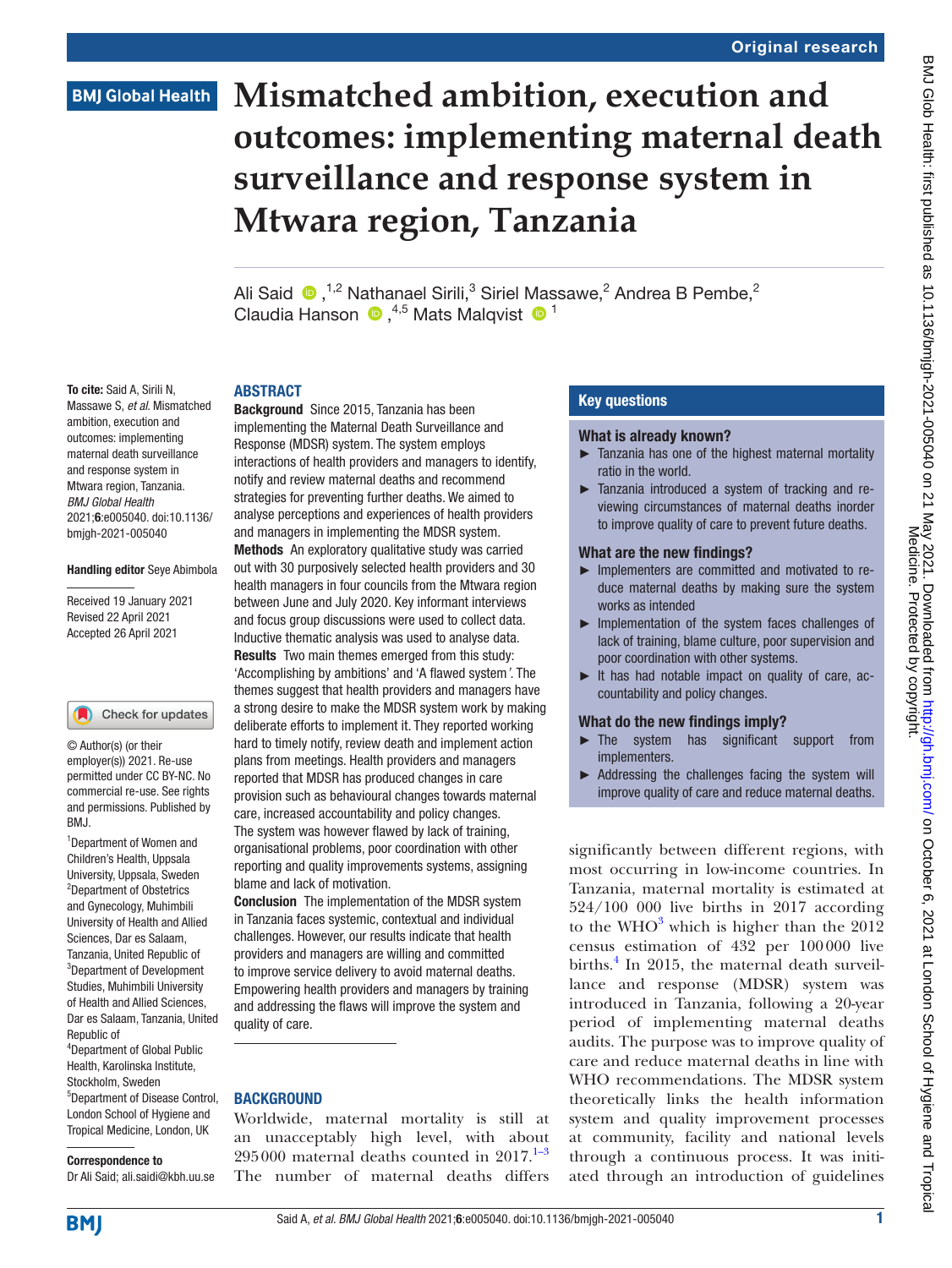### BMJ Global Health

and a training-of-trainers scheme in each region, with regional trainers being instructed to cascade the training to district and facility health providers and managers.<sup>[5](#page-9-3)</sup> Through the MDSR system, maternal deaths should be identified and notified within 24 hours of their occurrence. Then MDSR committees at the facilities where the deaths occurred should meet and confidentially discuss and reflect on the events leading to deaths. Discussions and evaluations should be conducted in an open and honest manner, without assigning blame or pointing at individual mistakes.<sup>[5](#page-9-3)</sup> Quality improvement recommendations ought to address the identified gaps in care provision, in order to positively affect maternal deaths prevention efforts.

To accomplish its objectives, the MDSR system relies on complex interactions between health managers, health providers, government leaders, community members and other stakeholders, each with a specific role. For example, health managers mostly supervise activities and follow-up notification of deaths and implementation of action plans. The health providers implement most activities such as notification and review of deaths and sending periodic reports ([figure](#page-1-0) 1). Implementers have more than one task and sometimes they overlap. This complex interaction can affect the system in both a positive and a negative way. For example, integration with other systems, such as notification systems and quality improvement teams, is one of the cornerstones to make MDSR successful.<sup>[6](#page-9-4)</sup>

However, reports on MDSR from Sudan and Bangladesh point to implementation constraints such as poor integration and separation from health information system, missing information in medical records and inadequate health providers' skills<sup>78</sup> and in Northern Tanzania, quality improvement teams in health facilities were found to work separately from MDSR teams, resulting in fragmented implementation of recom-mendations.<sup>[9](#page-9-6)</sup> Another study that analysed data from MDSR systems in multiple countries found that an established system of maternal death notification and facility review was present at most places. There were, however, a lot of missing links between the review information and response to the maternal deaths due to lack of governance and accountability among reviewers and policy-makers.[10](#page-9-7) This lack of integration might have caused implementation of actions that did not target gaps identified in the MDSR system.

Other challenges to the successful implementation of the MDSR system have been described in studies from Eastern and Southern Africa. Lack of knowledge, legal framework and accountability were reported to hinder MDSR activities.<sup>[11](#page-9-8)</sup> Furthermore, inadequate resources to perform and support MDSR, inadequate community involvement and lack of follow-up on recommendations were also reported to affect the implementation in these countries.<sup>11 12</sup> In Malawi, health providers reported feeling discouraged by the MDSR process because of experiences of being yelled

at and blamed, and they expressed that the system's focus on mistakes only led to finger pointing during the review meetings. $13$  Most health providers may shy away from the process when they constantly meet an environment of being blamed. There is however little literature on how implementers in Tanzania (health providers and managers) have experienced the process and what challenges have affected the system since its initiation. Previous studies were done before the introduction of MDSR in Tanzania. Some of these focused on document reviews but not on health providers' and managers' experiences. Challenges on MDSR implementation have mostly been reported in other settings therefore there is scarce data of Tanzanian context. Two studies done recently on Tanzanian MDSR system reported strengths and challenges in reporting causes of death, delays in care provision and comprehensiveness of documents.<sup>[14 15](#page-9-10)</sup> We also aimed to explore reasons for the shortcomings identified by these studies from providers and managers perspectives. Therefore, study aims to analyse health providers' and managers' perceptions and experiences of the implementation of the MDSR system in Tanzania.

### **Facility level (health providers and managers)**

Identify and notify all maternal death at facility level Conduct review for deaths and develop action plans Implement facility action plans Send facility reports to the district



Receive and compile maternal deaths notification reports Ensure information completeness

- Review deaths and develop district action plans
- Compile and send district report to the region



- Perform analysis and develop regional action plans. Compile regional data and disseminate regional report
- Send report to Ministry of Health

<span id="page-1-0"></span>Figure 1 Shows the responsibilities of health providers and managers in the MDSR system. The mainly involve notification, review of deaths and sending reports and receiving feedback from higher level of the health system. MDSR, maternal death surveillance and response.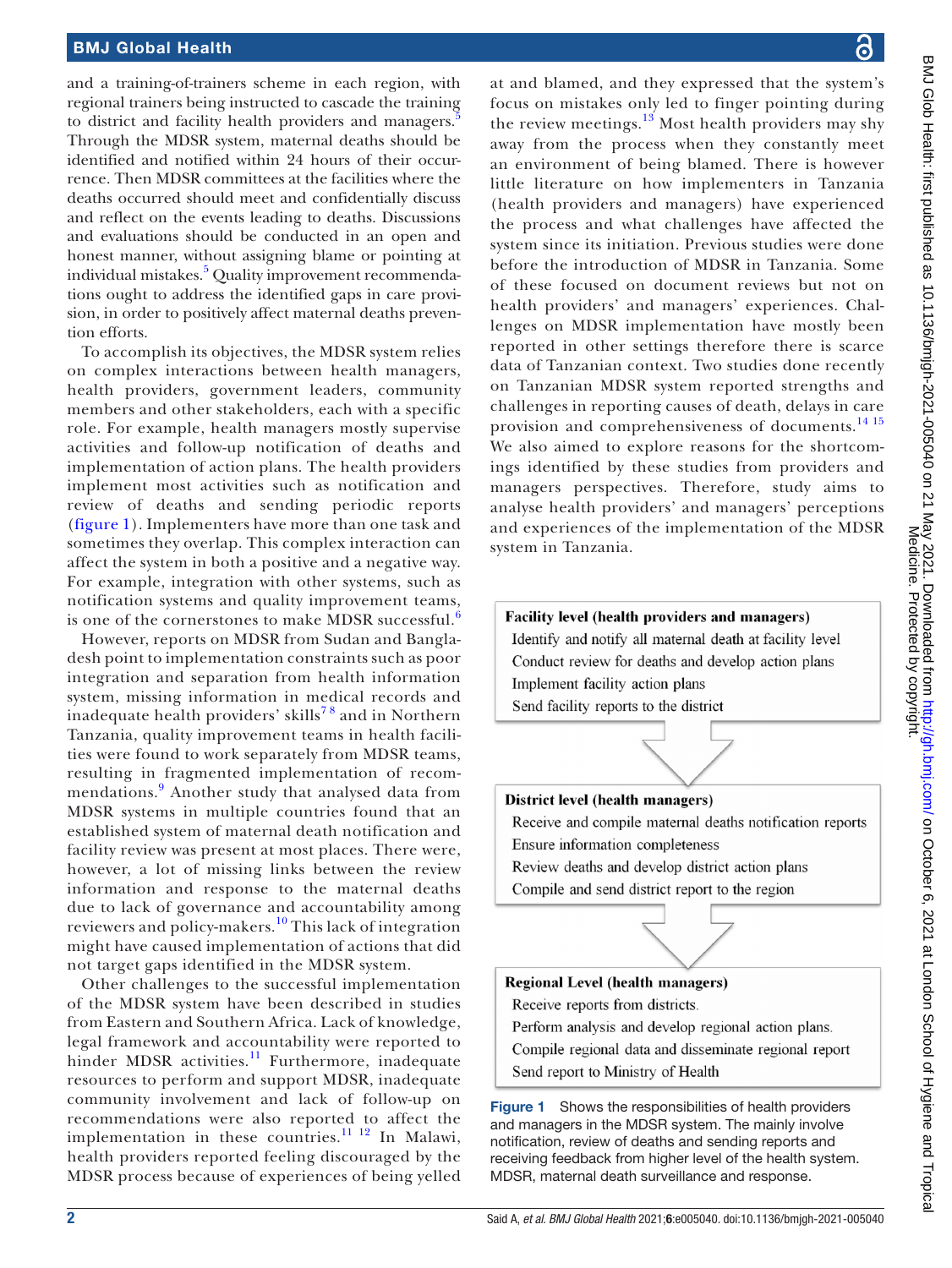**METHODS** Study design

### BMJ Global Health

An exploratory qualitative study design with focus group discussions (FGDs) and key informant interviews (KIIs) at regional, district and facility levels was applied. FGDs were conducted among health providers in the wards who were members of MDSR committees while KIIs focused on health managers experiences. These methods were used to makes sure that rich data were collected from both health providers and managers. There are many MDSR committee members with different experiences on MDSR depending on their cadre, experience in maternal care and participation in the system's activities. FGDs were used among these health providers in order to explore their perceptions and experiences with MDSR, however, little they had. Key informants interviews were used among health managers in order to explore their experiences more deeply since they have been implementing the system for a longer time than most health providers. Another reason was that logistically it would have been difficult to organise FGDs with managers. included [\(table](#page-3-0) 1).

### Study context

The study was conducted in four districts in the Mtwara region of Southern Tanzania, where the two districts with the highest number of maternal deaths in the year 2018 (Masasi District Council and Mtwara Town Council) and the two districts with the lowest number (Nanyamba and Tandahimba District Councils) were selected for the study. All facilities, public and private (dispensaries, health centres, district and regional hospitals) that conduct delivery services are required to implement the MDSR system in Tanzania. The dispensary is at the lowest level, which serves local residents in villages/streets and refers patients to health centres which serve local wards. The health centres refer patients to district hospitals, which in turn refer patients to regional hospitals. All levels of facilities are capable of providing antenatal care and delivery services. Caesarean sections are performed in all hospitals but only a few health centres. Mtwara has a total population of about 1.2million people according to the 2012 census.<sup>4</sup> The region has a well-established MDSR system in all its' districts since 2015. These facilities have multidisciplinary MDSR committees consisting of obstetricians, medical doctors, clinicians, nurses, midwives, laboratory personnel, pharmacy staff, drivers and other supporting staff, which reviews all maternal deaths. The size and structure of the committees depends on the level of the facility, and the number and availability of staff. The medical officer in-charge is the chairperson of the hospital MDSR committee. When a death occurs at the facility, notification is sent to the district and regional Reproductive Child Health Coordinators. The facility MDSR committee reviews the death within 7days and fills the maternal death reporting form which is sent to the district and regional health office together with a narrative summary and action plans put forward by the committee. The region and each district have quarterly

MDSR meetings to discuss maternal deaths happening in the quarter and make regional and district recommendations. These are implemented and reports are sent to the Ministry of Health, Community Development, Gender, Elderly and Children (MoHCDGEC) [\(figure](#page-1-0) 1).

### Sampling of study participants

Key informants were selected from one Regional Health Management Team (RHMT), two District Executive Directors' (DED) offices, four Council Health Management Teams (CHMT) and four health facilities. Participants were purposively sampled on the basis of their position in the health system, as well as their participation in MDSR activities for at least 6months. Furthermore, snowball sampling was used to include more key informants from other facilities. In total, 30 key informants from the DEDs office, RHMT, CHMTs and health facilities were

A total of four FGDs with 6–8 participants were conducted; one from each selected health facility in the four districts. These included members of facility MDSR committees who were not health managers, such as clinicians and nurses from maternity/labour wards, pharmacy staff and laboratory staff. We specifically excluded health managers in the FGDs in order to avoid instances where health providers might not reveal some information due to fear of their managers. Participants were selected by information provided by those in charge at facilities or hospital matron. We worked closely with these managers who identified all members of the committee in the facility on the day of data collection. We used our inclusion criteria to select participants for FGDs. Participants were selected on basis of being an MDSR committee member, having participated in MDSR activities for at least 6months and were excluded if they were health managers. In total, 30 health providers from MDSR committees participated in the FGDs ([table](#page-3-0) 1).

Most of the participants were clinicians, nurses and nurse midwives. Half of them were females, most (28) were aged 31–40 years and most (37) had 6–24 months experience with MDSR activities [\(table](#page-3-0) 1).

### Data collection

Data collection in each district started with KIIs where health managers from management teams, facility leaders and government officials were interviewed. It was followed by FGDs with facility (hospital/health centre) MDSR committee members. Discussions focused on how the MDSR was initiated in the region/district/facility, the dissemination and role of guidelines, how participants were initiated and introduced to their roles, how notification of deaths and the review process are currently done, and how action plans are formulated and implemented. FGDs also included discussions of barriers and facilitators of the MDSR system, its initiation and current status. Furthermore, issues on community maternal deaths and reviews were explored. The interview guide included open ended questions with probes and focused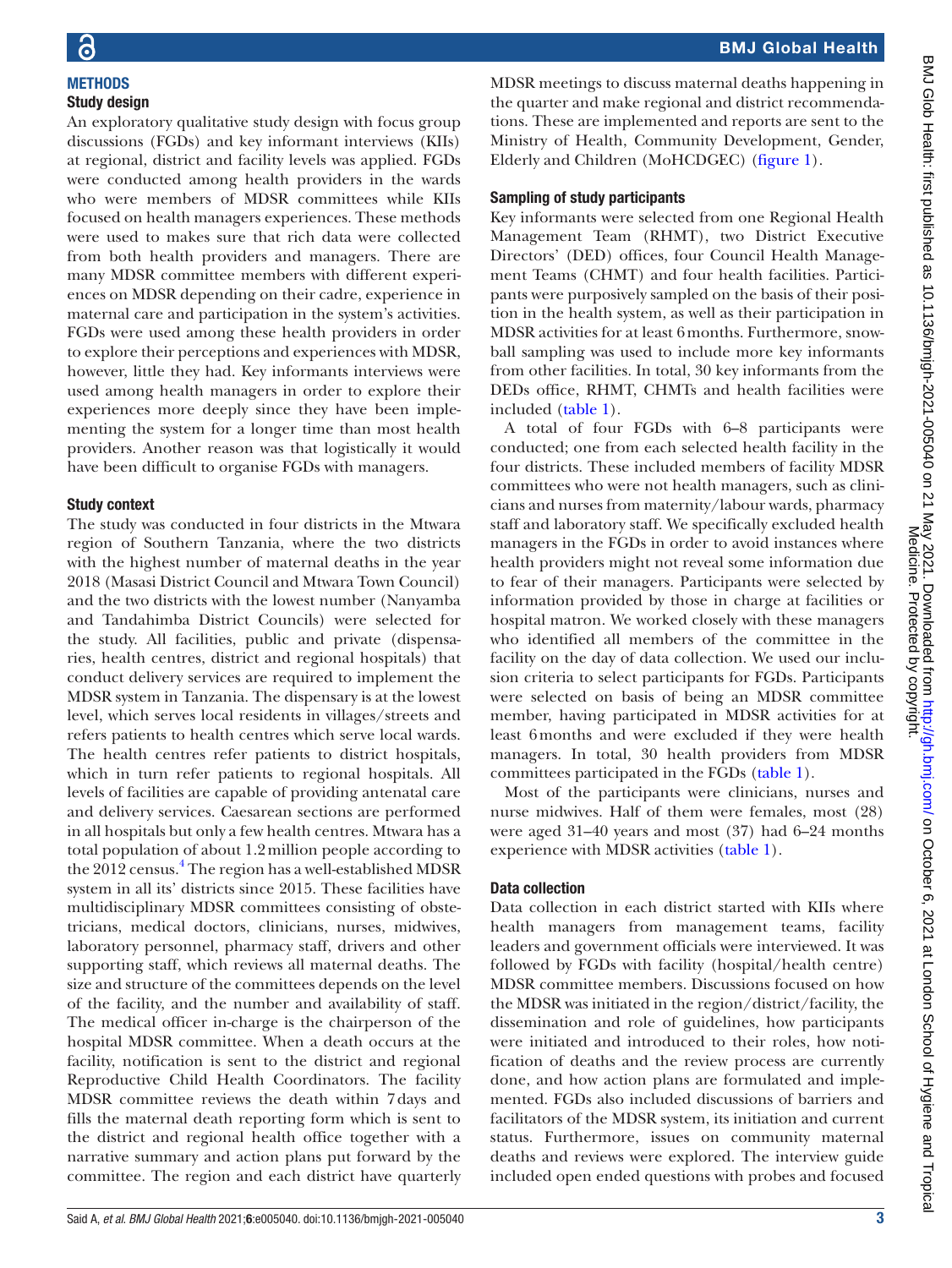<span id="page-3-0"></span>

| <b>Table 1</b><br>Demographic characteristics of the participants<br>$(N=60)$ |                                      |                                        |  |
|-------------------------------------------------------------------------------|--------------------------------------|----------------------------------------|--|
| Demographic<br>characteristics                                                | Key<br><b>informants</b><br>$(n=30)$ | <b>FGD</b><br>participants<br>$(n=30)$ |  |
| <b>District</b>                                                               |                                      |                                        |  |
| Mtwara Municipal Council                                                      | 12                                   | 8                                      |  |
| Nanyamba District Council                                                     | 6                                    | 8                                      |  |
| <b>Tandahimba District</b><br>Council                                         | 6                                    | 8                                      |  |
| Masasi District Council                                                       | 6                                    | 6                                      |  |
| Cadre of the respondent                                                       |                                      |                                        |  |
| Clinician*                                                                    | 9                                    | 5                                      |  |
| <b>Nurse</b>                                                                  | 5                                    | 10                                     |  |
| Nurse midwife                                                                 | 11                                   | 5                                      |  |
| Obstetrician                                                                  | 2                                    | 0                                      |  |
| Pharmacist                                                                    | 0                                    | 3                                      |  |
| Lab technician                                                                | 0                                    | 4                                      |  |
| Anaesthetist                                                                  | $\overline{0}$                       | $\overline{1}$                         |  |
| Other                                                                         | 3                                    | 2                                      |  |
| <b>Sex</b>                                                                    |                                      |                                        |  |
| Male                                                                          | 11                                   | 19                                     |  |
| <b>Females</b>                                                                | 19                                   | 11                                     |  |
| Experience with MDSR (months)                                                 |                                      |                                        |  |
| $8 - 24$                                                                      | 14                                   | 23                                     |  |
| 25-48                                                                         | 11                                   | 4                                      |  |
| >48                                                                           | 5                                    | 3                                      |  |
| Age groups                                                                    |                                      |                                        |  |
| $21 - 30$                                                                     | 3                                    | 11                                     |  |
| 31–40                                                                         | 14                                   | 14                                     |  |
| $41 - 50$                                                                     | 6                                    | 3                                      |  |
| $51 - 57$                                                                     | 7                                    | $\overline{c}$                         |  |

Others (teacher, lawyer, health secretary and social welfare). \*Includes medical doctors and assistant medical officers. FGD, focus group discussion; MDSR, maternal death surveillance and response.

on the MDSR implementation cycle. All interviews were conducted in Swahili and were audio recorded. KIIs lasted for approximately 45–60min while FGDs were done for 60–120min.

The data collection process was inspired by Lincoln and Guba following an emergent design where data collection was done concurrently with continuous data analysis.<sup>16 17</sup> Preliminary results were shared with the research team in the field after each day's interviews, and all interviewers reviewed the data together in daily meetings in order to agree on areas to be further explored during upcoming interviews. This influenced the design of the research tool and allowed for purposive sampling of participants depending on the need. Assessment of saturation of data was also performed during the daily

interviewers' meetings. The data collection process was completed after 28 consecutive days.

The study tool was adapted from a qualitative interview guide used in a study done in Uganda by Agaro *et al*[18](#page-9-12) with modifications to suit the current context and designed to ensure that all aspects of the MDSR system were explored. Complementary methods (KIIs and FGDs) and purposive sampling of study participants allowed different aspects and different angles to be explored from the health providers in the facilities, health managers and government officials at the DEDs offices. Participants selected were diverse [\(table](#page-3-0) 1) and had different professions and different tasks within the MDSR implementation.

The interviews were conducted by three interviewers to reduce researcher-induced biases. All interviewers kept field notes that were used during data collection and analysis. The notes included the context description, dates, place and time of data collection, participants' interaction during FGDs and response to understanding of questions. In each daily meeting the interviewers discussed issues that materialised during the interviews and went through their field notes. Some of the categories were identified and discussed during these meetings.

### Data analysis

All recorded interviews from KIIs and FGDs were transcribed verbatim for analysis. Thematic analysis as inspired by Braun and Clarke<sup>[19](#page-9-13)</sup> was used to develop themes that best described the findings in the data inductively. The first author read through the transcripts a number of times to understand the trend of the data. Themes that were identified during data collection (by AS and NS) in the field notes were also reviewed. Then open coding was done, followed by abstraction of codes to form initial subcategories. All the transcripts were in Swahili language, translation to English was done during coding where the Swahili speaking authors (AS) did the initial coding by reading through the Swahili transcripts and the codes generated were written in English. Microsoft Excel (2007) computer program was used during coding and formulation of categories and themes. The transcripts were written in one column of excel sheet then the code phrases were written in the next corresponding column to facilitate tracking of codes and original transcripts. The English generated codes were shared with other Swahili speaking authors (NS, AP and SM). Then the first (AS) and last author (MM) organised the initial subcategories and merged them to generate categories. The categories were then reviewed and collated to form subthemes, and these were in turn reviewed and abstracted into themes. Preliminary results were presented to the coauthors (NS, CH, SM and AP) for verification and consistency checking. Their comments inspired the final themes and interpretation.

### Patient and public involvement

This study was part of a lager project, which involved review of documents and interviews with health providers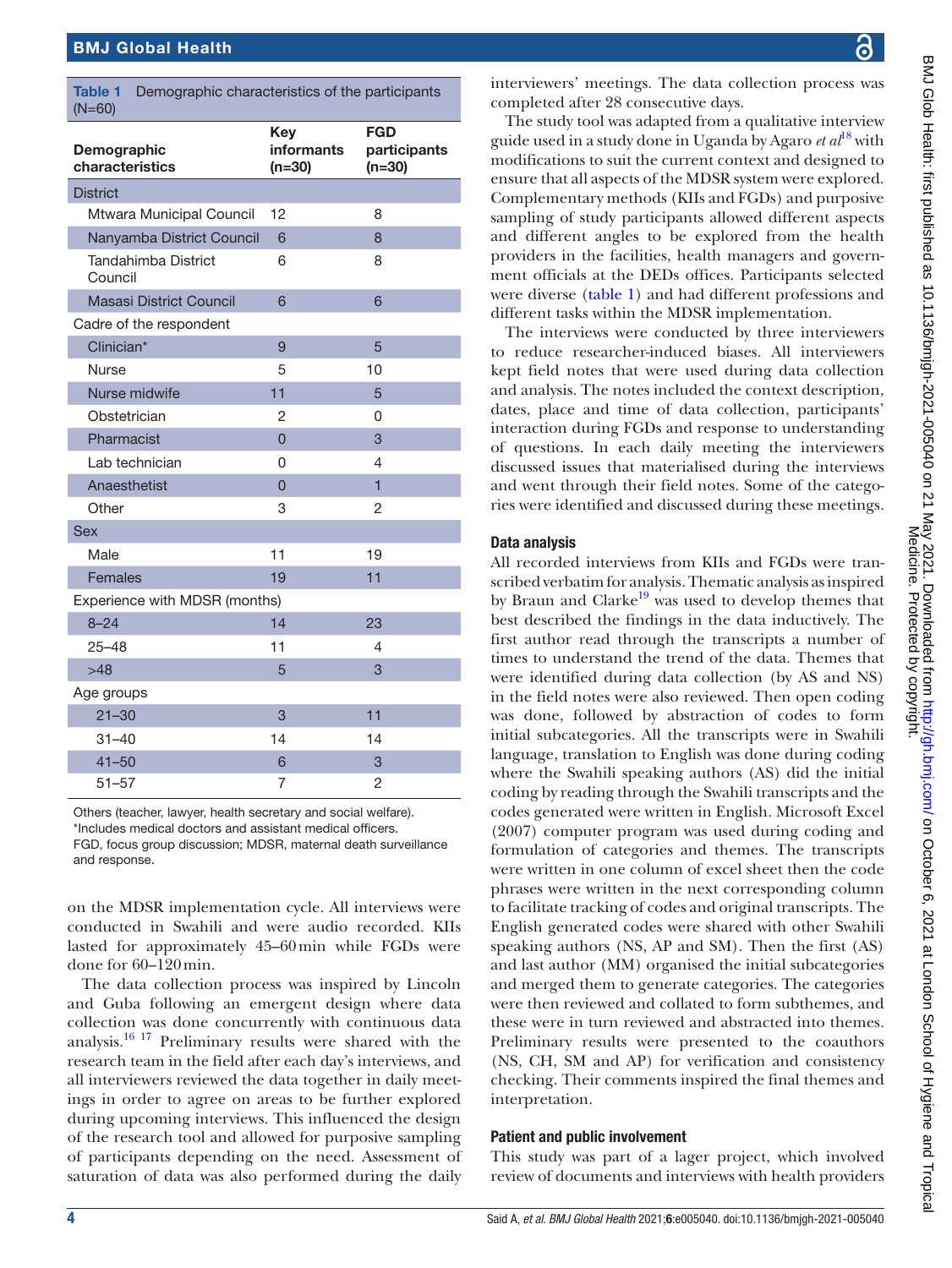# 6

in Mtwara and Lindi regions. We did not involve patients as a study population. During the planning stage of the study, before ethical clearance was sought, the first author visited all districts in the two regions and held meetings with regional, district and facility health managers to get their opinions on how the study should be done, which documents are available and who and what issues needed to be explored. Their opinions were valuable during the planning and proposal preparation of the study. The results of the study will be shared with the health providers and managers in the two regions by oral presentations and a written report.

### Consent to participate

All participants received details about the study and its aims and were then asked to sign an informed consent form before the interview commenced. Confidentiality and secrecy were ensured by not using the names and positions of participants in the health system and conducting the interviews in rooms where no one else had access. The FGD participants were also assured that their findings would not be discussed with their managers in the facility. Use of identifying information was also avoided during report writing to ensure confidentiality. It was explained to participants that their participation or non-participation would not cause problems for themselves or their work. The interviews were audiorecorded with participants' permission. The data (transcripts and audio recordings) were protected by saving them on the

main researcher's (AS) computer that only he had access to. The field notes were stored under lock and key and were only available to the researchers.

### **RESULTS**

Two main themes emerged during analysis*: (*1*)* accomplishing by ambitions and (2) a flawed system. These were accompanied by seven subthemes: (under accomplishing by ambitions)*:* desire to get it right, getting emotionally involved and producing change, (under a flawed system): Substandard implementation, hampered by organisational culture, assigning and avoiding blame and caught up in a demotivating environment [\(table](#page-4-0) 2).

### ACCOMPLISHING BY AMBITION

This theme describes how the MDSR system was initiated and implemented with good intentions and with an ambition to make it work. This was accompanied by unexpectedly good outcomes that kept the provider motivated to implement the system.

### Desire to get it right

The health providers and managers emphasised the desire to make sure they get things right to implement the MDSR system in order to reduce maternal deaths. This was expressed by a perception that MDSR activities were facilitated by strong leadership and support from regional and district level managers. Furthermore,

<span id="page-4-0"></span>

| <b>Table 2</b> Themes, subthemes and categories emerging from the interviews                                                                                                                       |                                         |                           |  |
|----------------------------------------------------------------------------------------------------------------------------------------------------------------------------------------------------|-----------------------------------------|---------------------------|--|
| <b>Categories</b>                                                                                                                                                                                  | <b>Subthemes</b>                        | <b>Themes</b>             |  |
| $\triangleright$ Active leadership by the book<br>Rationalised review process<br>Emphasising importance of time and context                                                                        | Desire to get it right                  | Accomplishing by ambition |  |
| Thinking and acting for the baby<br>Eye opener/exposure to new perspectives<br>$\blacktriangleright$ Feeling remorse and responsible                                                               | Getting emotionally involved            |                           |  |
| Innovative solutions to lack of resources<br>Discovering discrepancy of data<br>Enhanced accountability<br>$\blacktriangleright$ Policy changes                                                    | Producing change                        |                           |  |
| $\blacktriangleright$ Incomplete training cascade<br>▶ Poor dissemination and utilisation of the guideline<br>Focusing on routine and formalities<br>$\triangleright$ Using incomplete information | Substandard implementation              | A flawed system           |  |
| Selection process driven by hierarchy not need<br>One man show<br>▶ Detached system<br>Relying on development partners                                                                             | Hampered by organisational culture      |                           |  |
| ► Leaders expect themselves to be firm<br>Eeaders perceived as harsh and breech confidentiality<br>Acting out of fear of blame<br>Hot meeting/arguing and conflicts                                | Assigning and avoiding blame            |                           |  |
| $\blacktriangleright$ Need for continuous supervision<br>Discouraged by lack of implementation of actions<br>Repeated mistakes<br>Discouraged by lack of incentives                                | Caught up in a demotivating environment |                           |  |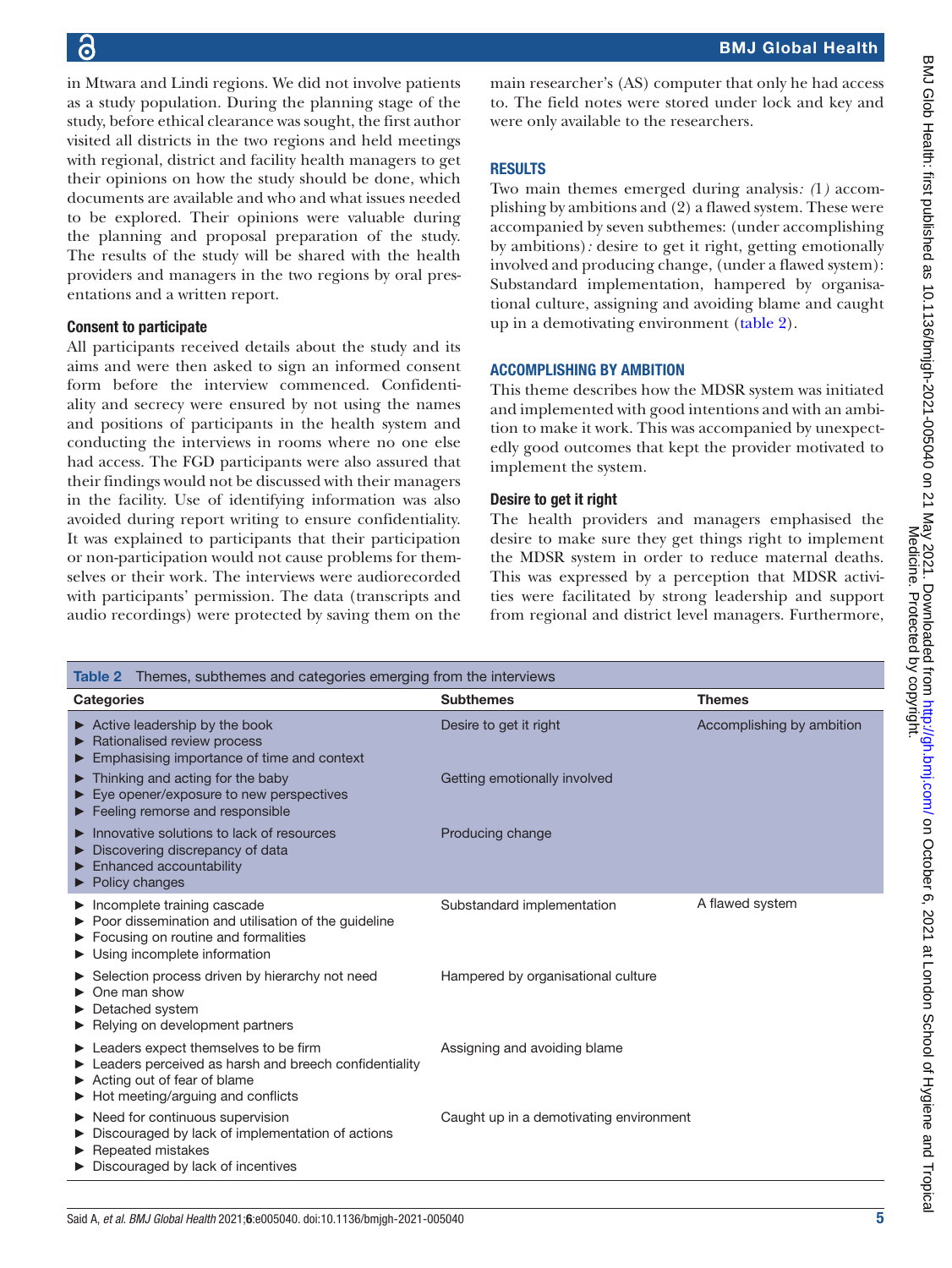health providers and managers explained a rationalised review process by having multidisciplinary committees, using multiple sources of information, official invitation to committee membership and using recommended sitting arrangements in the meetings. There was also emphasis on timely notification and review, having a non-threatening environment in the meetings and an expressed intention to cooperate with other facilities.

…the support we get from above like from region, we get it, they do supervision according to their schedule… when they find gaps they tell us to improve… (FGD participant)

…when death occurs we have to cooperate, may be it has occurred in certain hospital, that woman might have came from another council, was sent as referral to this facility X… we plan a review meeting together with facility that referred to referral facility… even the dispensary where she attended ANC we also call them to take part in the meeting… (Key informant)

### Getting emotionally involved

Participants explained how initial MDSR discussions made health providers and managers act on emotional triggers to set up a regional-wide campaign to help newborn babies left in difficult conditions by the death of their mothers. It included donating baby formula and clothes from health providers and other stakeholders to help caretakers, who were mostly grandmothers.

…the mother is already dead, where will baby get mothers breast, the family is crying, the baby will continue to cry all its life. We strategized, who will wipe the tears of that baby. Therefore, we started campaign of "wipe my tears, help me and my mother live"… but through the program we have saved them, it is a good product of these meetings… (Key informant)

Even more important were the reported changes in attitude of health providers and managers in the way they approached maternal care. Recommendations from the system led to health providers, managers and government officials understanding how their own actions even outside labour/maternity ward (such as laboratory, pharmacy, theatre) can have a big impact on maternal deaths and the community in general. This prompted them to change the way they approached issues concerning maternal care in their work places.

…MDSR has helped us understand, at first it was a challenge as we took things simple. But when you participate you see the problems caused to a pregnant woman you wake up. It has changed us how we think of ward number 8 meaning maternity ward, all the (test) samples (from there) are considered as urgent. Therefore they have to be done as soon as possible… especially those with negative blood groups are scarce; we prepare to help them… (FGD participant)

### Producing change

Health providers and managers agreed that the implementation of the system led to innovative solutions for

the notification process and lack of resources. These included extensive use of mobile phone technology, WhatsApp groups and short message service (SMS) in speeding up the process of notification of death. This notification system helped to discover discrepancies of data, such as differences in number of deaths between different levels of the health system. Lack of resources for different activities was solved by including funding for MDSR activities in annual plans and exchanging of supplies between facilities and districts.

…we have council coordinators, we have started WhatsApp group and we have normal messages group… we have put a strategy, when maternal death occurs, during day or night, even if 0200 hours at night, information must be sent immediately to regional level… there at regional… receive information on death even at 0200 hours… (Key informant)

…some district councils had financial problems and could not attend regional MDSR meeting… now every district council has to put aside a budget every year for their providers to attend regional MDSR meetings… (Key informant)

Participants revealed that the system helped to reinforce accountability of providers since health managers played a key role in making sure the system worked as intended by demanding feedback once a death was notified or reviewed. The health providers and managers also reported that the MDSR system facilitated policy changes at regional and zonal levels. Such recommendations were on contextual management of some conditions, staff management, referral system and issues of quality of care through training.

…this MDSR has helped us to get referral of patients, those that we thought they need further management. It has helped us to get referral to Muhimbili (National hospital)… We write referral. It has reduced number of deaths… we send them to Muhimbili… (FGD participant)

### A FLAWED SYSTEM

This theme explains how health providers and managers thought the system was affected by detrimental organisational factors. They described contextual factors that provided multiple barriers for the intended implementation of the MDSR system.

### Substandard implementation

The cascade of training during initiation was perceived to have been incomplete. Health managers at regional and district health management teams were trained, but health providers reported to have never received formal training. Some health providers and managers reported reading the entire guideline, but it was generally poorly disseminated as other providers had never seen it and perceived it as difficult to access. Facility MDSR committees also explained they had little use of the guideline in the maternal death review meetings.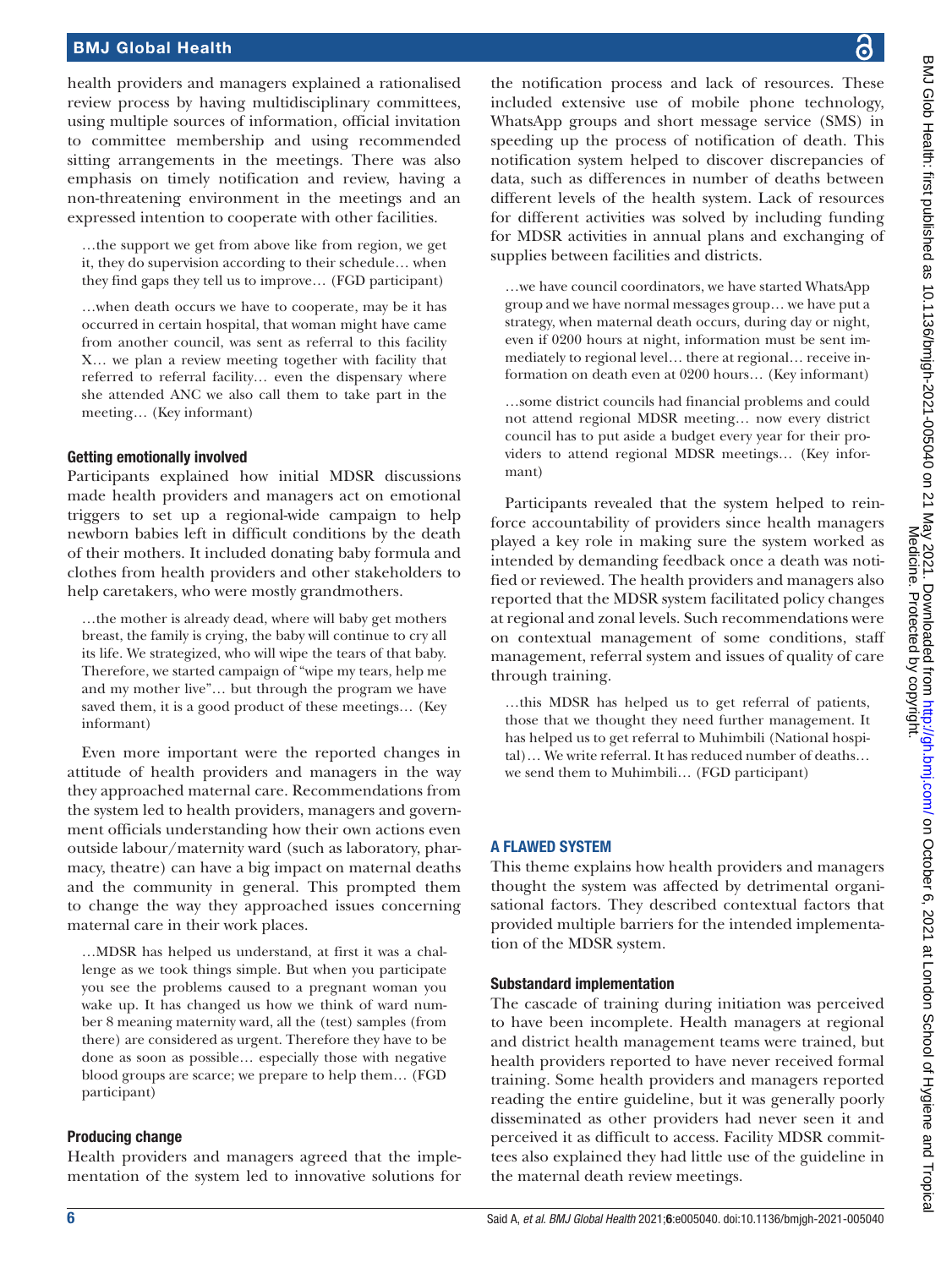…I see a lot of shortcomings in MDSR issues because almost all members (MDSR committee members) have been included without any training… (FGD participant)

…therefore I got experience from meeting like that… I was never trained… I was not given the guideline… I have never seen the guideline to this day…(FGD participant)

The training and implementation of review meetings emphasised routines and formalities (such as filling forms) instead of critical reflections. The reporting form is recommended to be filled at the end of the meeting after all the discussions following the guideline. Heath providers explained how they focused a lot on the reporting form from the start to the end of the review meetings. Furthermore, the narrative summary, which is an important document used in the death review meetings, was affected by missing information in medical records and by the fact that it was written by a person unfamiliar with the case.

…we start (the review meeting) by following the flow of questions (in the maternal death reporting form) from top in heading of Ministry of Health, so we go item by item, step by step from number one to thirty something… (Key informant)

…The main problem when writing summary on the case is there are times you find the information are missing… some documents are lost for example the ANC card may be forgotten and taken home by relatives, some other information may be missing. It makes it difficult to prepare the summary… (FGD participant)

### Hampered by organisational culture

Health providers and managers expressed their dissatisfaction with the fact that decision making on MDSR issues were made by one person and selection of health providers for training was based more on hierarchy instead of what was needed on the ground.

The MDSR system was also described as a detached system, as most health providers and managers explained that it was not well integrated with other quality improvement teams and notification systems in the facilities. Another issue was lack of community–facility cooperation on issues of maternal death reviews. Facilities (especially hospitals) reported to have little or no cooperation with their surrounding community and depended on district leadership for this. The regional leadership played a key role in facilitating community visits to follow-up on maternal deaths.

…for us the MDSR is self reliant… when we decide issue of quality improvement we supervise and follow up ourselves… (Key informant)

…The cooperation (with community) I can say has many challenges… we are connected to community through the council…but there is poor communication… feedback to the facility or community is the main challenge… the hospital doesn't have (connection to community), we rely on the council managers… (Key informant)

The initial training and regional quarterly review meetings relied to some extent on financial and technical support from a developmental partner who was working on maternal and child health in the regions. This hindered the process of cascading the training down and organising the regional meetings when the developmental partner left at the end of the programme. The regional management came up with innovative idea to address some of these challenges.

…the challenge in the beginning was funds; we needed funds to conduct regional meetings… some did not attend due to lack of funds… that's why development partner came and help, those from GIZ (Deutsche Gesellschaft für Internationale Zusammenarbeit)… they were able to pay from council and regional levels… they were paying invited members… but later we were able to stand on ourselves… (Key informant)

### Assigning and avoiding blame

Health managers at regional, district and facility levels expected themselves to be firm, especially in face of negligence and disregard of procedures. This caused breaching confidentiality of meetings and the use of MDSR information for punishing health providers. Fear of blame in the meetings caused health providers to avoid attending meetings and they testified to sensing tension when invited to one. In some cases it resulted in falsification of documents, late notifications and concealing cases of death.

…there is time we say don't point fingers, but there are times you can say there is negligence that is too much… if you are not a bit harsh nothing goes well. Therefore not pointing finger, staying silent for everything, this for some issues that are very sensitive, and you can see it clear negligence I don't agree… (Key informant)

…if it (death) happen because of negligence the provider is called and is told his/her shortcomings even though it was discussed there (in the meeting)… he/she will be called by leadership and is told… (FGD participant)

…then it has breach guidelines, because we have started using information in another way. If we have decided to discuss as XXX, it means we are hiding those names, we should continue with XXX… (FGD participant)

…at the end of it, later this person will come and hide information because a death will happen and he/she will tear papers (in patients files) where she worked and write it again (with changed information)… (FGD participant)

### Caught up in demotivating environment

Health managers expressed their frustration with the poor attitude of some providers in implementing MDSR activities and the action plans created during the reviews. They perceived that this necessitated continuous or frequent supervision. Action plans were also affected by lack of financial resources for implementation, long procurement procedures and bureaucratic processes in asking for funds from higher authorities. Lack of commitment

Medicine. Protected by copyright.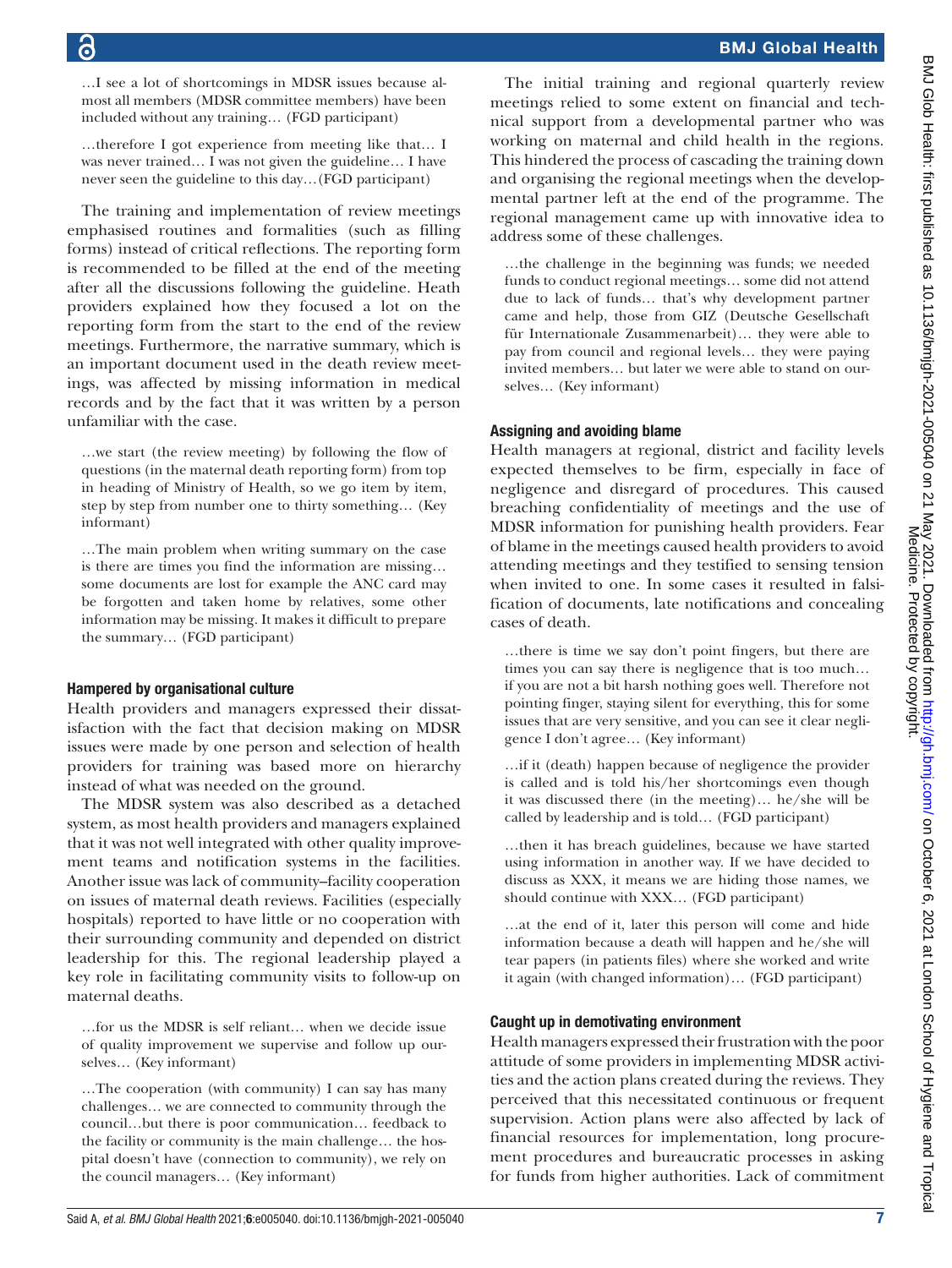to implement these actions also meant the same mistakes were repeated, which caused additional deaths. Health providers also expressed being discouraged by the lack of incentives to participate in MDSR meetings, which took a long time, sometimes starting after work hours, on weekends or on their off-duty days.

…there are some people with a lot of challenges, you will yourself talking a lot but tomorrow repeats (same problem) every time. You talk and talk but it's a problem… you are forced to ask in-charge to follow everything he/she does, everything done… (Key informant)

…the issue of recognition to members should be mentioned, not just wait for death… it is connected directly with issues of lack of motivation, some other day they should provide certificate for recognition, it will energize us… (In the MDSR meeting) if there is little water or something (money) none of the members will leave… (FGD participant)

### **DISCUSSIONS**

Our findings suggest a mismatch between the ambition, execution and outcome of implementing the MDSR system in Tanzania. The main aim of introducing MDSR was to improve the quality of care. This was to be done by learning from the causes of maternal deaths. Its implementation builds on the involvement of multiple stakeholders at different levels of government and the health system to fulfil their responsibilities. This means implementers should have the right desire and motivation in order for the system to work. Literature also suggests that strong leadership, committed health providers, government support and the coordinated approach of different stakeholders in the health system are important in imple-mentation of MDSR systems.<sup>[11 20 21](#page-9-8)</sup> Health providers and managers at different levels of the MDSR system in our study expressed a desire to make sure the system works as intended. The MDSR system implementation, however, faced challenges such as lack of training for most providers, poor utilisation of guidelines, lack of reflection during the review process, missing information in medical records and poor integration with other systems. Furthermore, poor implementation of action plans and lack of incentives discouraged some providers from taking part in MDSR activities. These challenges have also been echoed in other studies done in low-income and middle-income countries.[11 15 22–24](#page-9-8) Literature shows that improving knowledge and skills of providers and integrating MDSR with other systems and stakeholders will improve the efficiency of the system in identification, notification and review of deaths.<sup>[14 25](#page-9-10)</sup>

The success of MDSR depends on honest and open discussions about the events that preceding each death. This means a non-threatening environment for providers to feel safe to discuss the events must be created. A nonthreatening atmosphere can only be ensured by making sure MDSR information is kept confidential and that no names connected to the specific case are used during

the meetings.<sup>6</sup> Studies in Malawi and Ethiopia have all reported how the issue of fear of blame and avoiding personal accountability has affected the implementa-tion of MDSR.<sup>[13 21 26 27](#page-9-9)</sup> The culture of blame could lead to falsification and missing records as explained in this and other studies. Health providers and managers need appropriate training that specifically addresses the culture of blame. Health managers should understand that the culture of assigning blame affects the system negatively, even though their managerial positions incline them to appear strict to providers.

The attribution theory also explains that peoples perceptions about the root of the problem influences their response to these events.<sup>28,29</sup> Our study explains how health managers put more emphasis on internal characteristics or factors of health providers such as attitude towards work when attributing causation instead of also taking external factors into consideration. The MDSR system is somewhat related to Weiners explanations that attribution of causality is done not only for understanding purposes but also in order to control future events.<sup>[28](#page-10-0)</sup> Weiner implies that health providers are more likely to change behaviour if they attribute the cause to their lack of skills when they have all the necessary resources.

The health managers should create a supportive environment for providers to take part in MDSR activities without fear of blame, and apply a systems-thinking perspective when investigating what has gone wrong. This approach entails moving from individual models, to looking at how different characteristics within systems are connected to each other and the relationships between systems. $30\,31$  In this concept, changes in one element can have a ripple effect across others that can in turn lead to positive or negative feedback across the whole system. For example, addressing the issues of blame will improve notification, documentation and the quality of the review process. This can be accomplished by creating a system where disciplinary accountability mechanisms for negligence are kept separate from MDSR activities.

Even though its implementation was clouded by many challenges, the MDSR system was perceived to have exhibited sporadic impact on important issues such as changes in policy, increased accountability, improved service provision and personal provider behaviour, as well as innovative solutions to overcome resource limitations. This implies that the commitment shown by managers and providers in implementing the system were not in vain. Seeing actual improvements acted as one of the motivating factors to sustain the system, even though it still faces many challenges. In Ethiopia and Nigeria, the MDSR system was reported to have great impact on issues relating to quality improvement. Training of staff, provision of guidelines and job aids, establishment of operating theatres and intensive care units, sensitising staff to prevent deaths and creating blood transfusion mechanisms were all reported to be successes stemming from the implementation of MDSR recommendations in these settings.[10 32](#page-9-7) Addressing challenges facing the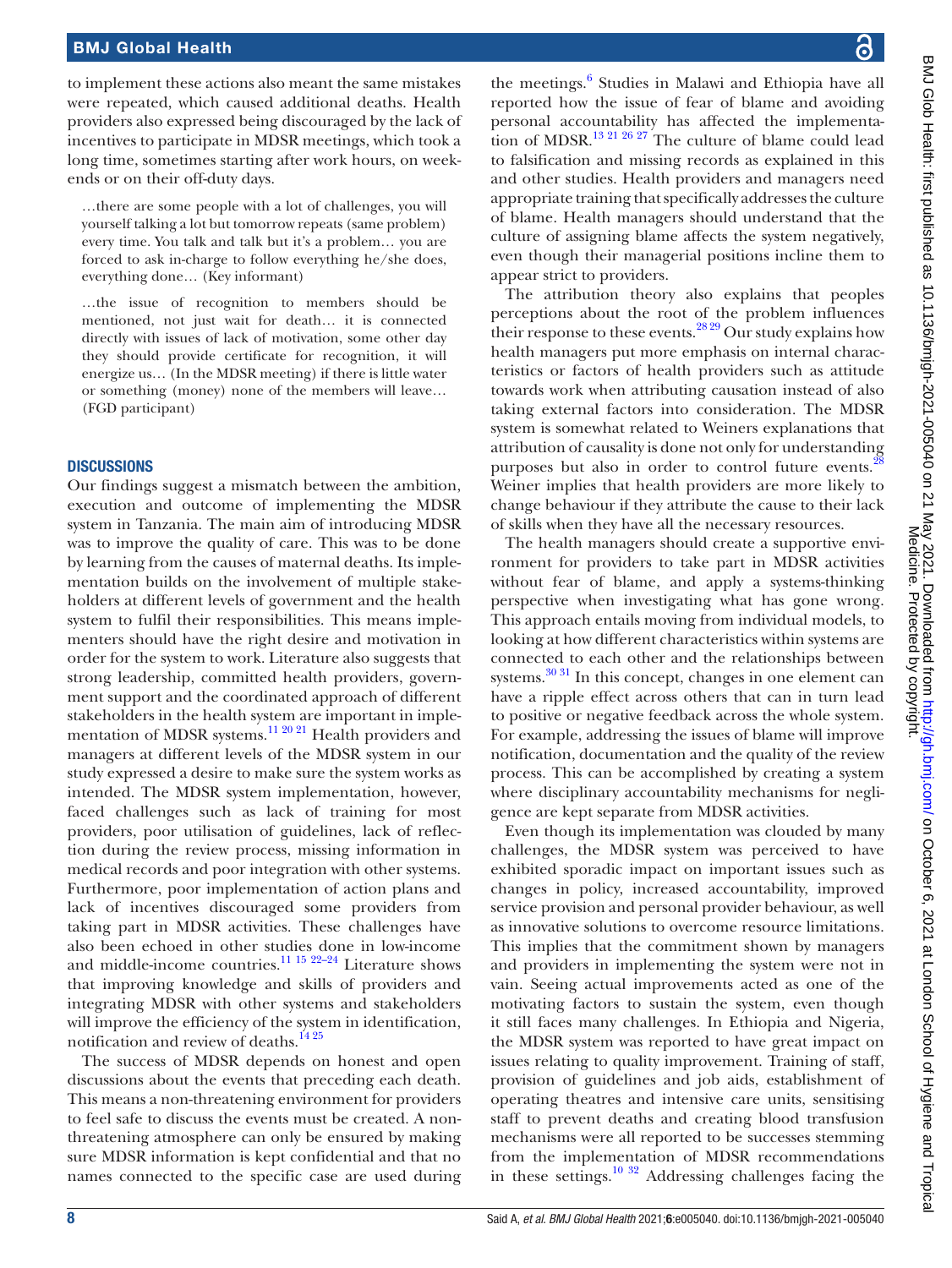BMJ Global Health

system would have far reaching effects on the efforts to reduce maternal mortality. This will in turn make MDSR more effective in improving quality of care and reduce maternal deaths.

### Implications for the system

The MDSR system faces challenges in implementing all of its steps within the cycle. The identification and notification process was explained to be done on time through WhatsApp and SMS groups. Still, the notification of deaths was hindered by lack of commitment, fear of blame, lack of integration, and missing the deaths from other wards and the community. Said *et al* revealed that maternal deaths notified through MDSR in the study area were fewer compared with estimations by other national and international systems. $14$  The identification system should be more comprehensive to include all facility and community deaths. We suggest including community health workers in the identifying and notifying of community deaths. Each hospital should have one focal person to identify all suspected maternal deaths in all wards.

There was a rationalised review process, where deaths were reviewed on time, in collaboration with facilities, using multiple sources of data and in multidisciplinary committees. The process was highly affected by badly written narrative summaries, breach of confidentiality, non-utilisation of the guidelines and blame culture. This also explained the findings in the study by Said *et al* which reported poor identification of three delays by the committees. It also confirms the findings from another study which showed that written summaries used in MDSR were not comprehensive.<sup>[15](#page-9-14)</sup>

The most important step of the MDSR system is the implementation of action plans. Even though the system did not have a systematic way of tracking implementation of each action plan, health providers and managers reported that most were implemented. They also explained evidence on the impact of implementing these actions at facility, district, regional and zonal levels. Since there was no tracking system it is difficult to judge the extent of how these actions were implemented and the true impact of it.

### Limitations of the study

The main limitation of this study was that we did not include implementers at national level and higherlevel facilities like zonal and national hospitals. This is due to the nature of the study that sought to explore implementers' perspectives at regional, district and facility levels. The inductive approach used in this study could be a limitation and also strength. The strength of this method is that it has been described to be best for describing observations and experiences like in our study.<sup>[33](#page-10-2)</sup> The results from inductive approach also are inferred from the data and not limited to specific theory. On the other hand inductive studies are limited by the fact there is uncertainty on the repeat of occurrence of

The results of this study may also have been affected by the first author's preunderstanding of the MDSR system, both from his experiences as a clinician, his training with MDSR and from previous studies conducted. The author may have used findings from other studies and work he has been involved with to interpret some of the data in this study. In order to reduce this bias, other authors and data collectors were involved in the study design, data collection and analysis to make sure the interpretations were derived from the data. Attempts were made during data analysis to delineate the authenticity of abstractions made.

The fact that the FGD participants were selected by involving the health managers could also have affected the way health providers described their experiences and perceptions. This could be due to fear of blame from managers and providers self interests in concealing their own shortcomings in implementation of the system. We sought to minimise this by working closely with managers during selection of providers and made sure the selected participants met our inclusion criteria by directly enquiring from them. Before commencement of FGDs a demographic checklist was also used to make sure participants met the criteria and none of them were managers in their work place. We further ensured audio visual secrecy of the discussions and made sure the health managers were not in or around the venue of the discussions. We also explained to the participants that the findings of their discussions will not be discussed with their managers and confidentiality will be ensured in writing the report and this manuscript.

### **Trustworthiness**

The trustworthy criteria were inspired by Lincoln and Guba and were used during the planning, data collection and analysis phase. To ensure credibility of the results efforts were made to ensure all interviewers had sufficient knowledge on the MDSR system and what was required for the study. Several meetings were held between interviewers during the planning stage, data collection and analysis. Meetings were also held between researchers and interviewers to discuss the protocol, research tool, data collection and analysis plan. To address reproducibility of the findings, we attempted to have clear explanations of all research methods and protocols. This was discussed and reviewed several times by all researcher and interviewers. Confirmability was provided by triangulating the data collection methods (KIIs and FGDs), study participants and interviewers. Reflexivity was also explained in the limitation section above. The findings can be applied in other settings as participants were purposively selected and snowballing was employed to add more participants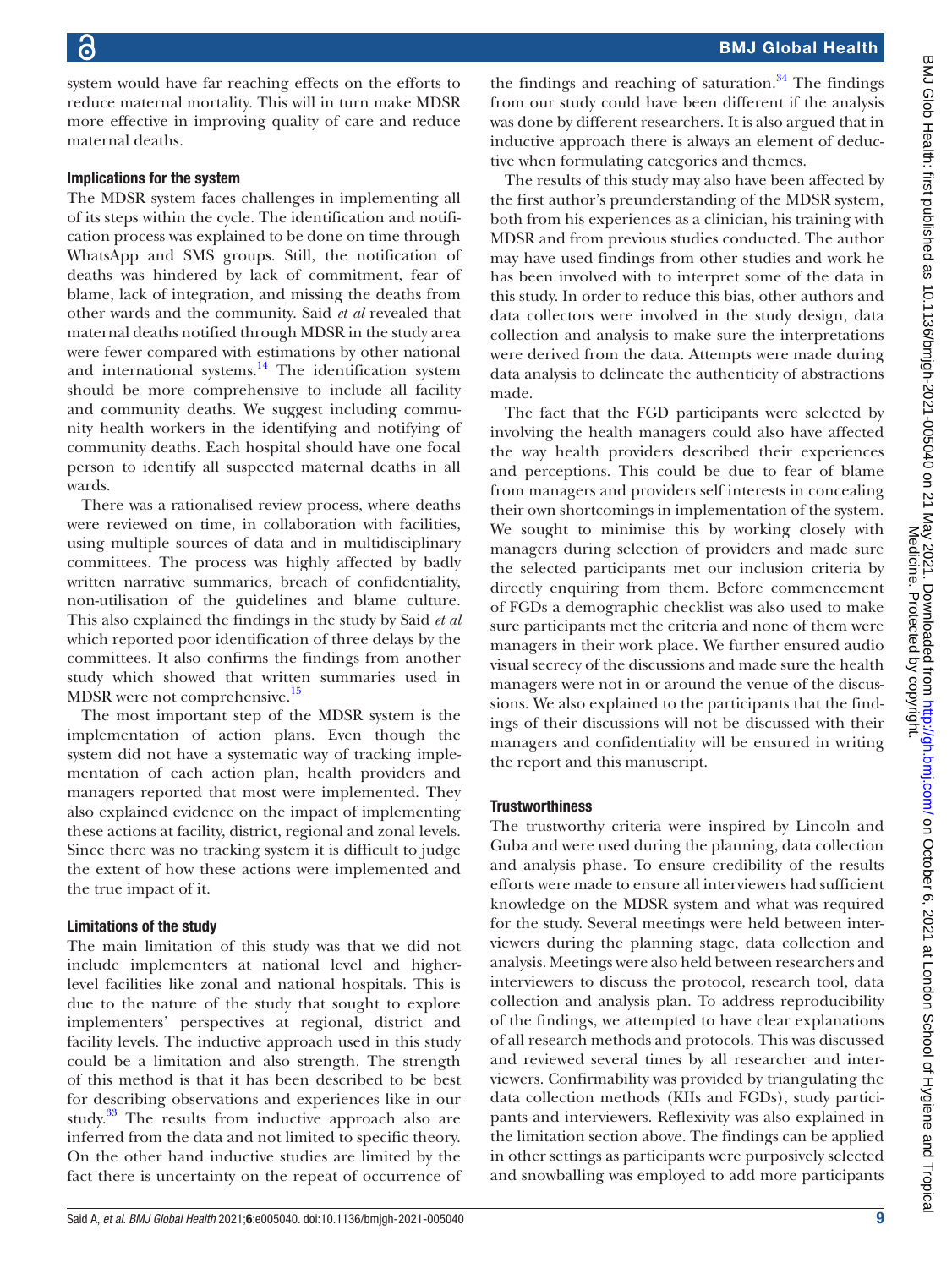as required. Data saturation was also checked during daily meetings and the analysis phase.

# Claudia Hanson <http://orcid.org/0000-0001-8066-7873>

# BMJ Glob Health: first published as 10.1136/bmigh-2021-005040 on 21 May 2021. Downloaded from http://gh.bmj.com/ on October 6, 2021 at London School of Hygiene and Tropical<br>Medicine. Protest as 10.1136/bmigh-2021-005040 on BMJ Glob Health: first published as 10.1136/bmlgh-2021-005040 on 21 May 2021. Downloaded from Http://gh.bmj.com/ on October 6, 2021 at London School of Hygiene and Tropical Medicine. Protected by copyright.

### **CONCLUSIONS**

The implementation of the MDSR system in Tanzania faces systemic, contextual and internal challenges. However, our results also indicate that there is a willingness and commitment to improve service delivery and avoid maternal deaths among healthcare providers. This asymmetry between the expressed intentions and ambitions of the MDSR system and the accounts of the short-comings of the actual implementation identifies possibilities for improvement. Policy planners and decision-makers should capitalise on the willingness to do well that is evident from the interviews and address the contextual barriers that hamper the MDSR system. Health providers in facilities should have proper MDSR training to better understand their roles in the system. Implementers should be enabled to access and encouraged to use the MDSR guidelines. The issues of blame culture should be addressed by managers, they should be held true to their promise of upholding confidentiality and remember to appreciate providers' efforts to reduce maternal deaths.

### Twitter Mats Malqvist [@matsmalqvist](https://twitter.com/matsmalqvist)

Acknowledgements Mtwara Regional Medical Officers, Regional RCHCos (Sr Arope Rosalia), District RCHCos from study districts, facility managers, all participants who took part in the study from planning to data collection, Sida, Muhimbili University of Health and Allied Sciences (MUHAS), Uppsala University.

Contributors All authors were involved during the planning of this study. AS and NS did all field activities with close supervision of MM, CH, SM and AP. AS and MM did the initial coding, making categories and abstracting themes. Other authors reviewed and shaped the last themes. AS prepared the first draft. All authors read and approved the final manuscript.

Funding Funding of the study came from the Swedish International Development Cooperation Agency (Sida) through bilateral cooperation with Muhimbili University of Health and Allied Sciences (MUHAS), Tanzania and Uppsala University (UU) and Karolinska Institutet (KI), Sweden.

**Disclaimer** The funders played no role in the design, data collection, analysis, interpretation or writing of this study.

Competing interests None declared.

Patient and public involvement Patients and/or the public were not involved in the design, or conduct, or reporting, or dissemination plans of this research.

### Patient consent for publication Not required.

Ethics approval Ethical approval to conduct this study was granted by Muhimbili University of Health and the Allied Sciences Senate Research and Publication Committee. Permission was also sought from the MoHCDGEC, the Presidents' Office Regional Administration and the Local Government.

Provenance and peer review Not commissioned; externally peer reviewed.

Data availability statement The data (audio recordings and transcripts) are available from the correspondence author on request.

Open access This is an open access article distributed in accordance with the Creative Commons Attribution Non Commercial (CC BY-NC 4.0) license, which permits others to distribute, remix, adapt, build upon this work non-commercially, and license their derivative works on different terms, provided the original work is properly cited, appropriate credit is given, any changes made indicated, and the use is non-commercial. See:<http://creativecommons.org/licenses/by-nc/4.0/>.

### ORCID iDs

Ali Said<http://orcid.org/0000-0002-9989-8273>

# Mats Malqvist<http://orcid.org/0000-0002-8184-3530>

### **REFERENCES**

- <span id="page-9-0"></span>1 Alkema L, Chou D, Hogan D, *et al*. Global, regional, and national levels and trends in maternal mortality between 1990 and 2015, with scenario-based projections to 2030: a systematic analysis by the un maternal mortality estimation Inter-Agency group. *[Lancet](http://dx.doi.org/10.1016/S0140-6736(15)00838-7)* 2016;387:462–74.
- 2 Kassebaum NJ, Bertozzi-Villa A, Coggeshall MS, *et al*. Global, regional, and national levels and causes of maternal mortality during 1990–2013: a systematic analysis for the global burden of disease study 2013. *[The Lancet](http://dx.doi.org/10.1016/S0140-6736(14)60696-6)* 2014;384:980–1004.
- <span id="page-9-1"></span>3 World Bank Group. *Trends in maternal mortality 2000 to 2017 : Estimates by WHO, UNICEF, UNFPA, World Bank Group and the United Nations Population Division*. Washington, D.C: World Bank Group, 2019.
- <span id="page-9-2"></span>4 URT. *U.R.o.T., 2012 population and housing census: population distribution by administrative areas*. National Bureau of Statistics, Ministry of Finance, Office of Chief Government Statistician President's Office, Finance, Economy and Development Planning Zanzibar: Dar es Salaam, 2013.
- <span id="page-9-3"></span>5 Ministry of Health and Social Welfare. *Maternal and perinatal death surveillance and response guideline*. Dar es Salaam: Reproductive and Child Health section, 2015.
- <span id="page-9-4"></span>6 World Health Organization,. *Maternal death surveillance and response: technical guidance information for action to prevent maternal death*. World Health Organization, 2013.
- <span id="page-9-5"></span>7 Balogun HA, Musoke SB. *The barriers of maternal death review implementation in Sudan - a qualitative assessment*. Dept of Public Health Sciences, Karolinska Institutet, 2014.
- 8 Biswas A, Rahman F, Eriksson C, *et al*. Facility death review of maternal and neonatal deaths in Bangladesh. *[PLoS One](http://dx.doi.org/10.1371/journal.pone.0141902)* 2015;10:e0141902.
- <span id="page-9-6"></span>9 Maternal and Child Survival Program (MCSP). *Assessment of MPDSR implementation in Kagera and MarA regions, Tanzania*. Ministry of Health, Community Development, Gender, Elderly and Children (MOHCDGEC), Maternal and Child Survival Program (MCSP), U.S. Agency for International Development, 2018.
- <span id="page-9-7"></span>10 Bandali S, Thomas C, Hukin E, *et al*. Maternal death surveillance and response systems in driving accountability and influencing change. *[Int J Gynaecol Obstet](http://dx.doi.org/10.1016/j.ijgo.2016.10.002)* 2016;135:365–71.
- <span id="page-9-8"></span>11 Scott H, Dairo A. Maternal death surveillance and response in East and southern Africa. *[J Obstet Gynaecol Can](http://dx.doi.org/10.1016/S1701-2163(16)30030-5)* 2015;37:915–21.
- 12 Nyamtema AS, Urassa DP, Pembe AB, *et al*. Factors for change in maternal and perinatal audit systems in Dar ES Salaam hospitals, Tanzania. *[BMC Pregnancy Childbirth](http://dx.doi.org/10.1186/1471-2393-10-29)* 2010;10:29.
- <span id="page-9-9"></span>13 Bakker W, van den Akker T, Mwagomba B, *et al*. Health workers' perceptions of obstetric critical incident audit in Thyolo district, Malawi. *[Trop Med Int Health](http://dx.doi.org/10.1111/j.1365-3156.2011.02832.x)* 2011;16:1243–50.
- <span id="page-9-10"></span>14 Said A, Malqvist M, Pembe AB, *et al*. Causes of maternal deaths and delays in care: comparison between routine maternal death surveillance and response system and an obstetrician expert panel in Tanzania. *[BMC Health Serv Res](http://dx.doi.org/10.1186/s12913-020-05460-7)* 2020;20:614.
- <span id="page-9-14"></span>15 Said A, Malqvist M, Hanson C. Maternal death surveillance and response in Tanzania: comprehensiveness of narrative summaries and action points from maternal death reviews. *BMC Health Services Research* 2020;21.
- <span id="page-9-11"></span>16 Lincoln YS. *Naturalistic inquiry: the Blackwell encyclopedia of sociology*. G. Ritzer (ed), 2007. [https://doi.org/10.1002/](https://doi.org/10.1002/9781405165518.wbeosn006) [9781405165518.wbeosn006](https://doi.org/10.1002/9781405165518.wbeosn006)
- 17 Malterud K. Qualitative research: standards, *challenges, and guidelines*. *[The Lancet](http://dx.doi.org/10.1016/S0140-6736(01)05627-6)* 2001;358:483–8.
- <span id="page-9-12"></span>18 Agaro C, Beyeza-Kashesya J, Waiswa P, *et al*. The conduct of maternal and perinatal death reviews in Oyam district, Uganda: a descriptive cross-sectional study. *[BMC Womens Health](http://dx.doi.org/10.1186/s12905-016-0315-5)* 2016;16:38.
- <span id="page-9-13"></span>19 Braun V, Clarke V. Using thematic analysis in psychology. *[Qual Res](http://dx.doi.org/10.1191/1478088706qp063oa)  [Psychol](http://dx.doi.org/10.1191/1478088706qp063oa)* 2006;3:77–101.
- 20 Koblinsky M, Surveillance MD. Maternal death surveillance and response: a tall order for effectiveness in resource-poor settings. *[Glob Health Sci Pract](http://dx.doi.org/10.9745/GHSP-D-17-00308)* 2017;5:333–7.
- 21 Abebe B, Busza J, Hadush A, *et al*. 'We identify, discuss, act and promise to prevent similar deaths': a qualitative study of Ethiopia's maternal death surveillance and response system. *[BMJ Glob Health](http://dx.doi.org/10.1136/bmjgh-2016-000199)* 2017;2:e000199.
- 22 Smith H, Ameh C, Roos N, *et al*. Implementing maternal death surveillance and response: a review of lessons from country case studies. *[BMC Pregnancy Childbirth](http://dx.doi.org/10.1186/s12884-017-1405-6)* 2017;17:233.